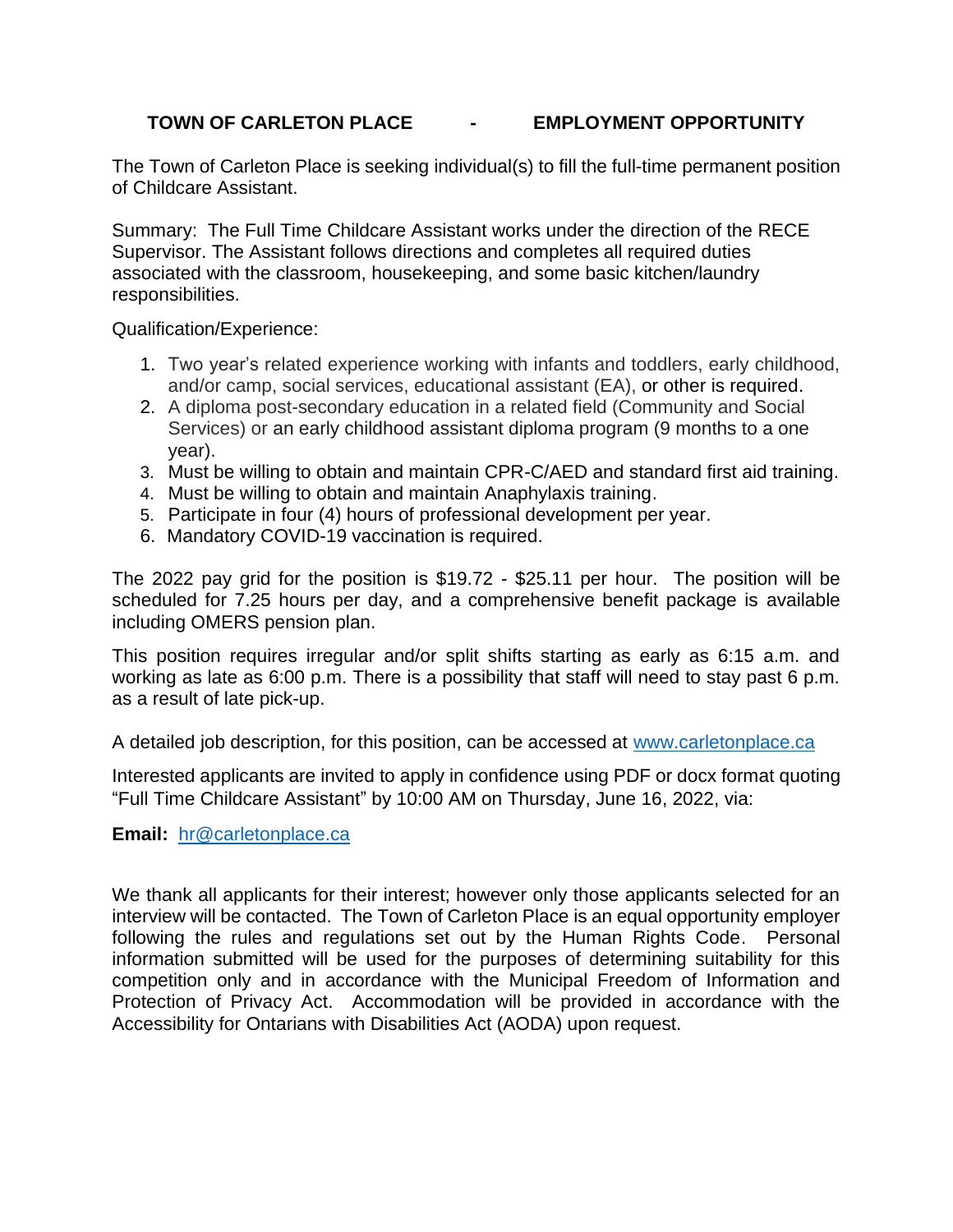# **TOWN OF CARLETON PLACE**



#### **JOB DESCRIPTION**

| <b>DEPARTMENT:</b>     | <b>Childcare Services Department</b> |
|------------------------|--------------------------------------|
| <b>DIVISION:</b>       | Childcare                            |
| <b>JOB TITLE:</b>      | <b>Full Time Childcare Assistant</b> |
| <b>EMPLOYEE GROUP:</b> | Non-Union                            |
| <b>PAY GRID:</b>       | 4                                    |
| <b>SUPERVISOR:</b>     | <b>RECE Supervisor</b>               |
| <b>REVISION DATE:</b>  | May 16, 2022                         |

### **POSITION SUMMARY:**

The Full Time Childcare Assistant works under the direction of the RECE Supervisor. The Assistant follows directions and completes all required duties associated with the classroom, housekeeping and some basic kitchen/laundry responsibilities.

# **DUTIES AND RESPONSIBILITIES:**

- 1. Attends work on a regular basis, arriving in a timely manner and following the schedule as provided by the RECE Supervisor
- 2. Accountable for the safety and well-being of the children in care
- 3. Responsible for building caring and responsive relationships with children, families, and colleagues
- 4. Helps create a welcoming, positive learning environment
- 5. Ensures the various areas of the childcare spaces are kept clean and tidy during the day and assists with laundry, toy cleaning and rotation
- 6. Refills supplies such as diapers, paper towels, wash cloths, soap dispensers etc.
- 7. Brings potential problems to the attention of supervisors and/or RECE staff
- 8. Follows current licensing requirements and established schedules
- 9. Respects and encourages family involvement and engagement
- 10. Observes, notes, and communicates any symptoms of ill health with each child daily
- 11. Remains professional under pressure and demonstrates responsible decisionmaking in stressful or unexpected situations
- 12. Follows duty to report protocol for neglect, and/or unsafe child related situations
- 13. Participates in daily, weekly, and monthly program requirements including observations, taking photographs, creating learning stories, accident reports, etc. as needed
- 14. Inputs daily attendance, sleep, meal, health, toileting etc. information, using location specific software or documentation as needed
- 15. Assists with snacks and meals following established practices and supporting family style serving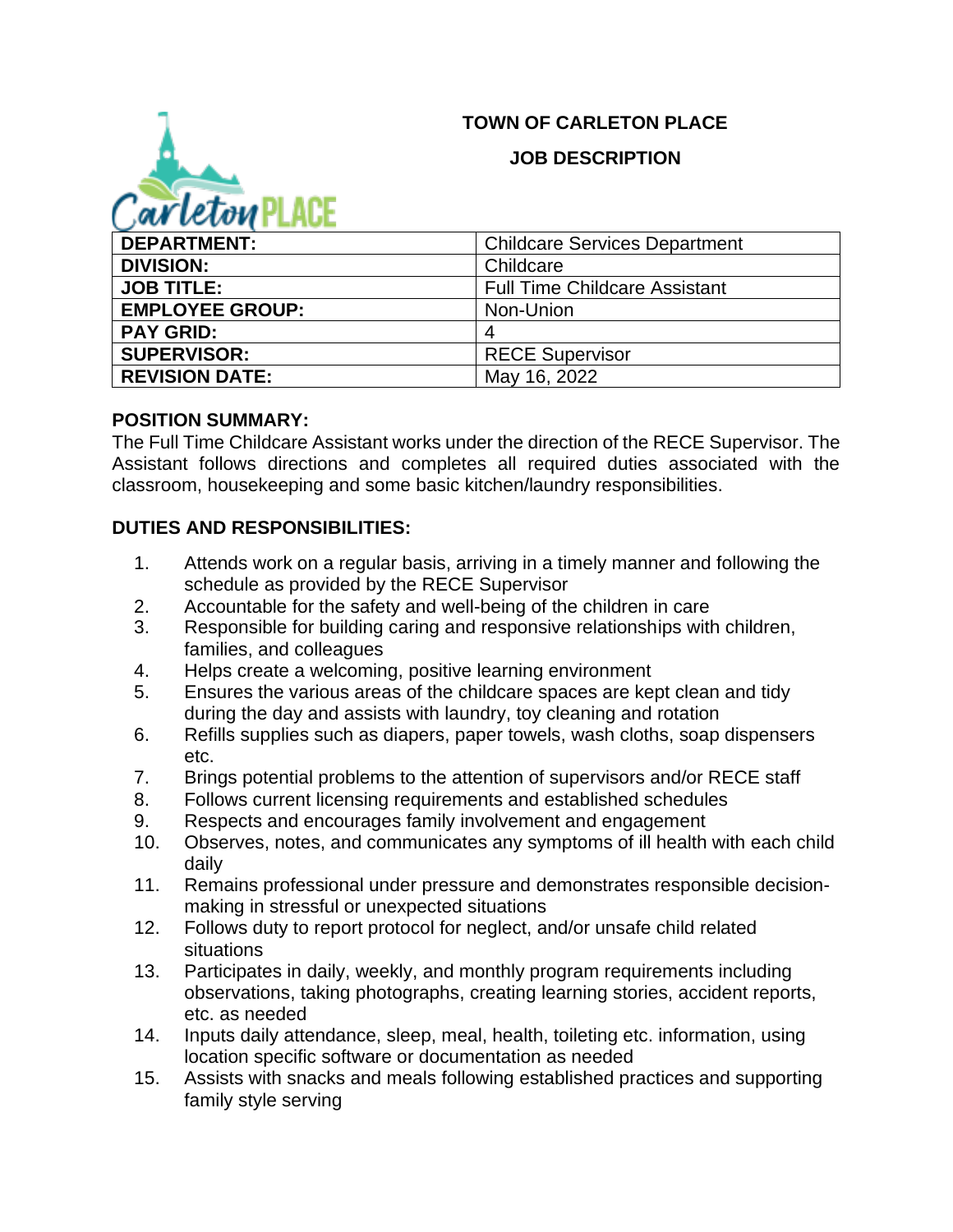- 16. Changes diapers and supports toilet training, if applicable
- 17. Documents building, room and yard repairs and/or maintenance in appropriate logbook
- 18. Communicates any/all concerns of a health and safety nature to a representative in a timely manner
- 19. Ensures proper storage of medicine, cleaners and other hazards and supplies
- 20. Brainstorms and collaborates with peers to come up with new ideas and solutions for program improvement and workplace success and fulfillment
- 21. Promotes workplace positivity and open communication with peers

The above generally describes the duties of the position. However, municipal work is varied in nature; employees will be required to perform duties in addition to the above from time to time as directed by the RECE Supervisor.

# **POSITION REQUIRMENTS:**

### **EDUCATIONAL REQUIREMENTS:**

- A diploma post-secondary education in a related field (Community and Social Services) or an early childhood assistant diploma program (9 months to a one year)
- Must be willing to obtain and maintain CPR-C/AED and standard first aid training
- Must be willing to obtain and maintain Anaphylaxis training
- Participate in four (4) hours of professional development per year

#### **EXPERIENCE:**

• Two year's related experience working with infants and toddlers, early childhood, and/or camp, social services, educational assistant (EA), or other is required.

# **SKILLS AND COMPETENCIES:**

- 1. Ability to lift unassisted a minimum of 45 pounds
- 2. Patience and a sense of humor
- 3. Excellent verbal and written communication skills
- 4. Efficient time management skills
- 5. Strong problem-solving skills
- 6. Basic abilities with technology, software, and applications
- 7. Discretion and good judgement when handling confidential/sensitive material/information
- 8. Well-developed interpersonal and communication skills

# **SAFETY:**

The Town of Carleton Place believes that all accidents can be prevented. While performing the above duties, employees shall make safety an integral part of every task and job. Employees shall be familiar with the Town's Health and Safety Policy and understand their:

- Right to Participate
- Right to Know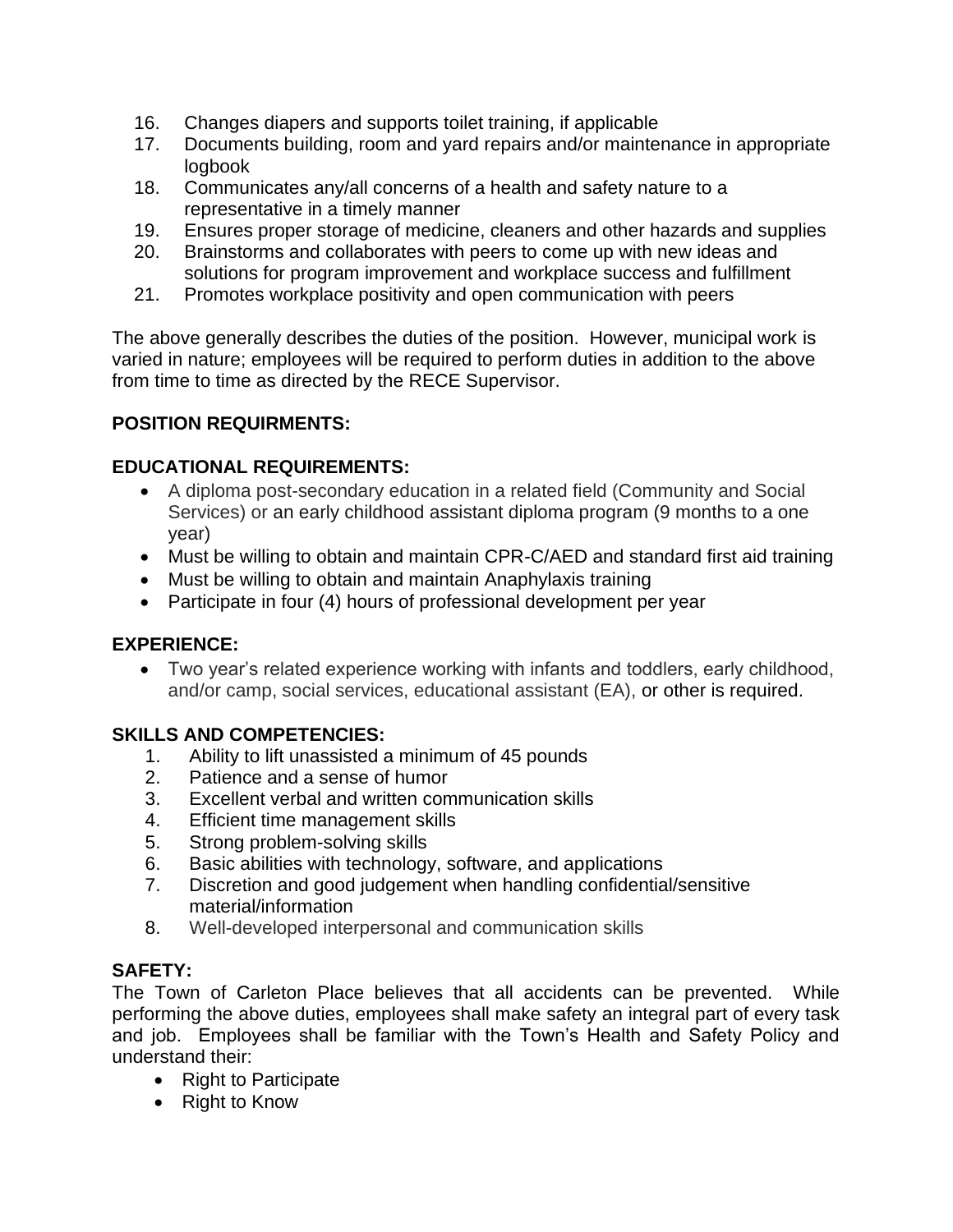- Right to Refuse Unsafe Work
- Right to Stop Dangerous Work

All employees must follow the Town's Health and Safety policy and comply with the Occupational Health and Safety Act.

#### **WORKING CONDITIONS:**

This position requires irregular and/or split shifts starting as early as 6:15 a.m. and working as late as 6:00 p.m. There is a possibility that staff will need to stay past 6 p.m. as a result of late pick-up. Periodically, some additional work outside of regular hours may be required to complete special requests. Local travel to seminars or workshops may be required from time to time.

### **PHYSICAL DEMANDS:**

Repetitive physical actions: standing, bending, twisting, pushing, reaching, lifting, walking, kneeling, grasping, and regular movement with choice; light, moderate and heavy unassisted lifting required (45 lbs min.), moving furniture and classroom arrangement, moderate visual demands require close and distant vision. Staff may be required to stand for long periods of time and walk on uneven ground.

#### **ENVIRONMENTAL CONDITIONS:**

This position involves the frequent use of chemicals and exposure to unpleasant odors. Possible contact with blood borne pathogens and/or bodily fluids. The employee also works outside in ranging weather conditions. This position requires flexibility to work with any age group, independently or as a team. Assigned classrooms can change often depending on the needs of the program.

#### **SENSORY DEMANDS:**

The employee is required to participate in conversations in quiet, and/or noisy, fast paced settings and will work in indoor/outdoor environments. This position requires the use of cleaning equipment such as broom and mop.

# **MENTAL DEMANDS:**

The employee must be able to manage children's safety, schedules and tight timelines while accommodating unplanned interruptions. Prioritized duties are required as well as reading, writing and basic math skills. Excellent organization and time management skills will be needed to complete the required tasks.

**N.B.** Must be able to read and comprehend instructions, product/chemical labels related to cleaning supplies and food labels

# **WORKING RELATIONSHIPS:**